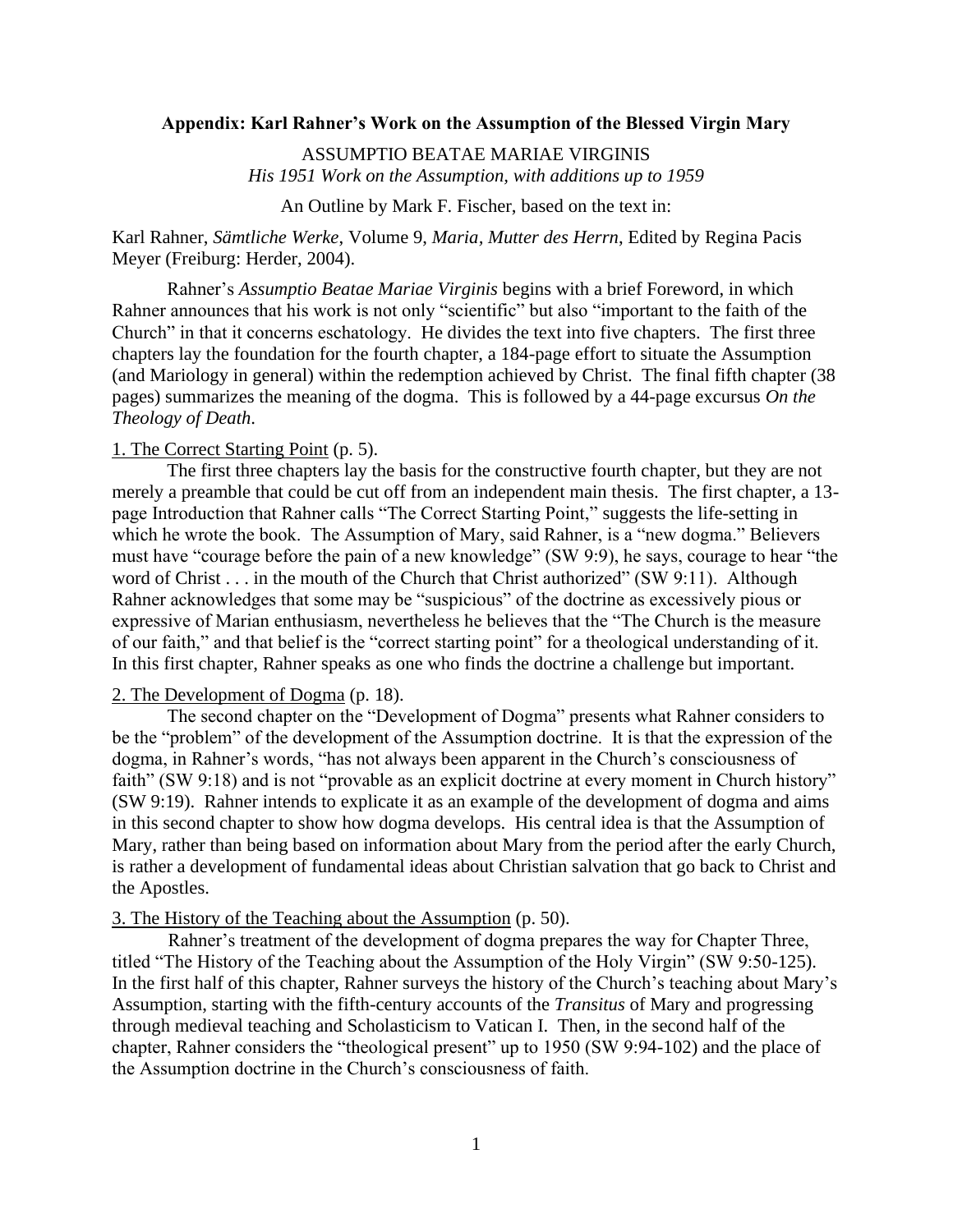Rahner's analysis of the history of the dogma begins with what he calls a "shocking but true fact," namely, that "the first centuries of the Church knew nothing about, and thus did not concern themselves explicitly with the question regarding the earthly end of the Blessed Virgin" (SW 9:51). Rahner calls the fifth-century publication of Mary's *Transitus* and the story of her empty grave a "legend" (SW 9:53) and a "pious wish" (SW 9:64). After a review of the historical literature, Rahner draws this conclusion: "We thus have the right to evaluate the *Transitus* legends as an early popular theology that asks in theological terms how the end of the Virgin's life must have taken place" (SW 9:111). Here Rahner distinguishes the metaphysical and religious truth of the Assumption of Mary from the narratives, starting in the fifth century, that describe it.

After laying out the history of the teaching about the Assumption, Rahner asks how it is a development of dogma. The Church's essential truths stem from the time of Christ and the Apostles, he says. How (in the absence of testimonies to the Assumption prior to the fifth century) is a theologian to show its apostolic origin? The answer can be found, he says, by taking "the more difficult but truer way" (SW 9:111), namely, the way of showing that the truth of Mary's Assumption is implicit in the Church's consciousness of faith. The new dogma testifies to Mary's experience of the "new creation" about which St. Paul speaks. It belongs to the Church's eschatology and doctrine of the Last Things. (SW 9:124). In this Rahner foreshadows *Lumen Gentium*, which situated Mariology within ecclesiology.

### 4. The Doctrine of the Eschatology of the Most Holy Virgin (p. 125).

In the fourth and longest chapter, "The Doctrine of the Eschatology of the Most Holy Virgin," Rahner lays out his argument that the Assumption should be understood as an expression of Christian eschatology.

#### Preliminary Remarks (§1, p. 125)

Rahner says in his Preliminary Remarks that he will not merely repeat the truths that the Church has already guaranteed but will respond to the Assumption dogma in light of his "overall spiritual situation" (SW 9:126), that of a Catholic theologian before a "new" dogma.

### The Possibility of an Eschatological Question Regarding Mary (§2, p. 127).

Then in section 2 Rahner relates Mary to the traditional doctrine of the last things. Here he sketches his main thesis, namely, that the Assumption should be interpreted as a question of eschatology. Rahner assumes – contrary to the pious belief of many enthusiasts – that Mary actually died. With that assumption he can ask about the kind of death that she experienced and what happened to her after her death (SW 9:127). The Assumption of Mary is eschatological, he argues, because of her relation to Jesus Christ. Mary's virginity, her "yes" to the angel, and her gestation and birth of Jesus, all signify that she brought salvation into the world. With Mary's son, the "last things" – not just death, judgment, heaven, and hell, but the "final aeon" of human existence – have arrived. At the end of her life, says Rahner, Mary "left the world in order to enter into an eternal final salvation" (SW 9:132). That final salvation is not just hers alone, but ours as well.

#### The Death of the Holy Virgin (§3, p. 133).

After laying out the eschatological question, Rahner treats Mary's death. One cannot simply define death, he says, as the punishment for the original sin of Adam. To be sure, Adam lost the "praeternatural gifts" of immortality and freedom from suffering, as the Book of Genesis relates. The Virgin's Immaculate Conception, Rahner then argues, did not free her from pain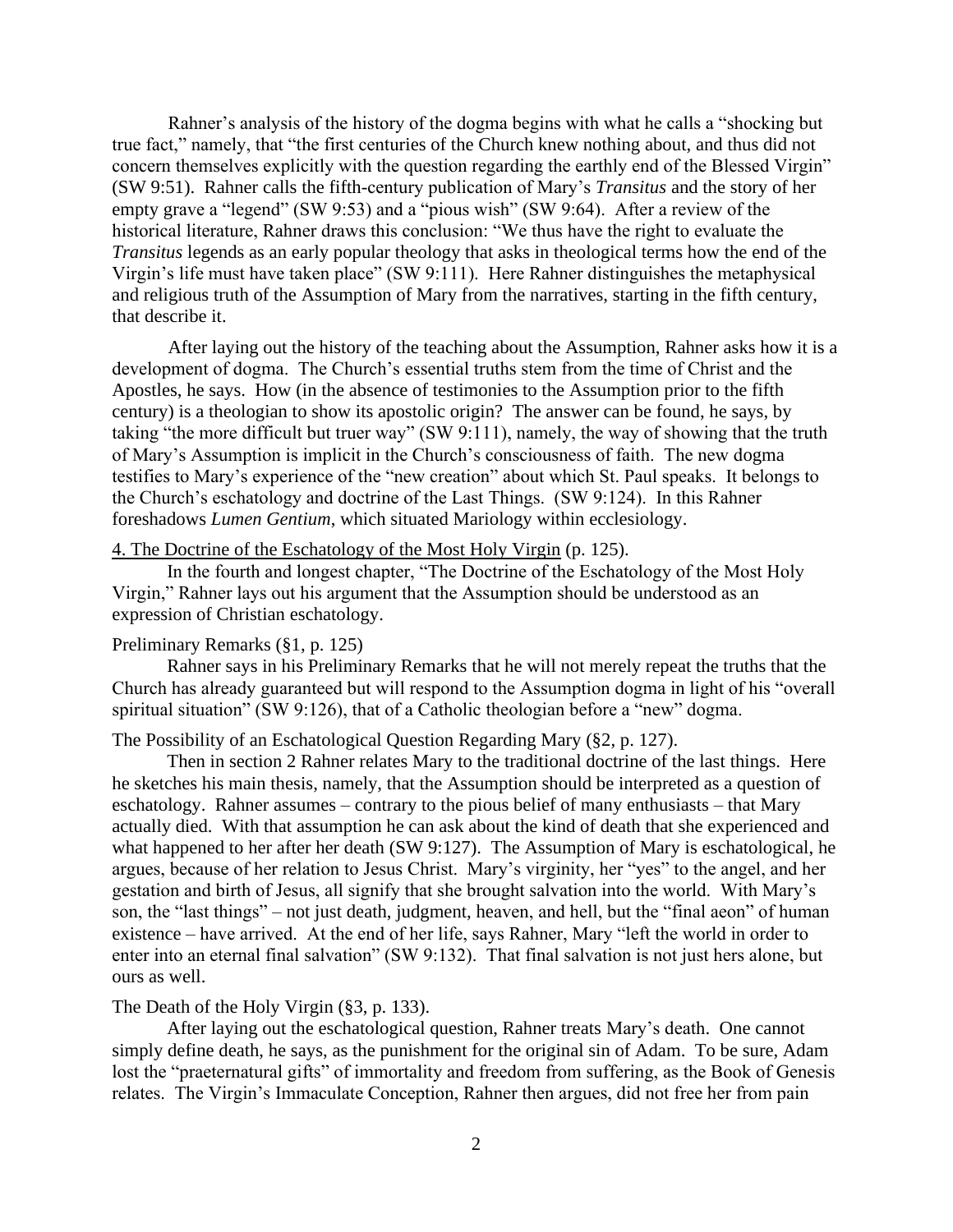and death. Pain and death are not necessarily due to sin, nor are they necessarily punishments. The argument of the Council of Orange in AD 441 that God was not unjust to condemn humanity for the sin of Adam does not imply, Rahner argues, that the sinless Virgin was freed from death. She died in a bodily "perfection" or "consummation" that all humanity looks forward to at the second coming of Christ (SW 9:164).

The question of Mary's death leads to a second question about her body and soul. Death is traditionally considered the separation of the soul from the body, but Mary was assumed body and soul into heaven. Rahner refuses to identify Mary's transfigured or glorified body with her empirical body on earth (SW 9:167-168). The atoms of our empirical bodies, he says (claiming the support of St Thomas, fn. 407), are just raw material organized by the soul. In the resurrection of the dead, the soul builds the body anew (SW 9:170). Mary's transfigured body was not necessarily the revived material of her earthly body (SW 9:173). We need not speak of an empty tomb, says Rahner, but should affirm that Mary found in God her bodily perfection. It is a matter of eschatology, not history. The Church speaks of the destiny of Mary's holy body, not the fate of her corpse (SW 9:182).

The Already Present Beginning of the New and Eternal Aeon" (§4, p. 182).

After Mary's death, Rahner begins a section titled "The Already Present Beginning of the New and Eternal Aeon" (Chapter 4, §4, pp. 182-190). The "aeon" of which he speaks is the age or era defined by the incarnation of God's Word in Jesus. The time is fulfilled and the kingdom of God is at hand. Rahner paraphrases Mark's gospel as follows: "The history of nature and spirit in dialogue with the living God has entered into its final decisive phase" (SW 9:185). The eternal aeon is "already present" with the incarnation. In this aeon, "created reality" – starting with the humanity of Jesus – has become "revelatory" (SW 9:186). The final aeon supersedes the previous aeons of Adam, the Patriarchs, and the Mosaic Law. It reveals God's plan to save all of creation through Christ.

The Total Perfection of Humanity as Now an Already-Given Possibility" (§5, p. 188).

Rahner's treatment of the "new and eternal aeon" gives way to a much longer section on the human body titled "The Total (Including the Bodily) Perfection of Humanity as Now an Already-Given Possibility" (Chapter 4, §5, pp. 188-241). In it, Rahner links the Christian belief in the resurrection of the body with an ultimate perfection or consummation for which every human being hopes. Mary's Assumption into heaven took place at the end of her life, and thus differs from the resurrection of the dead at the end of time. But Mary, like us, was redeemed by her son. Her Assumption indicates that a bodily perfection or fulfillment is possible for all human beings. Mary was the first to achieve it, suggesting its possibility for everyone.

# Fulfillment and Bodily Resurrection (§5.1, p. 190).

The 53 pages of this section on bodily perfection contain three parts. The first treats the idea of "Fulfillment and Bodily Resurrection." The "fulfillment" or "perfection" experienced by Mary at her Assumption into heaven, says Rahner, differs from the resurrection of the dead. Time elapses between the moment of death and the end of time. Christians other than Mary must await the second coming, the final judgment, and the resurrection of body. To be sure, the Church has taught since Pope Benedict XII and the 14<sup>th</sup>-century Council of Vienna that, at the moment of death, the justified Christian comes into the presence of God (SW 9:195-96). But the soul can develop after death, argues Rahner. The doctrine of purgatory implies that. For the dead, the beatific vision of God only reaches perfection at the final resurrection (SW 9:200). Until then, the dead still have a relationship with material world. They are not "a-cosmic," says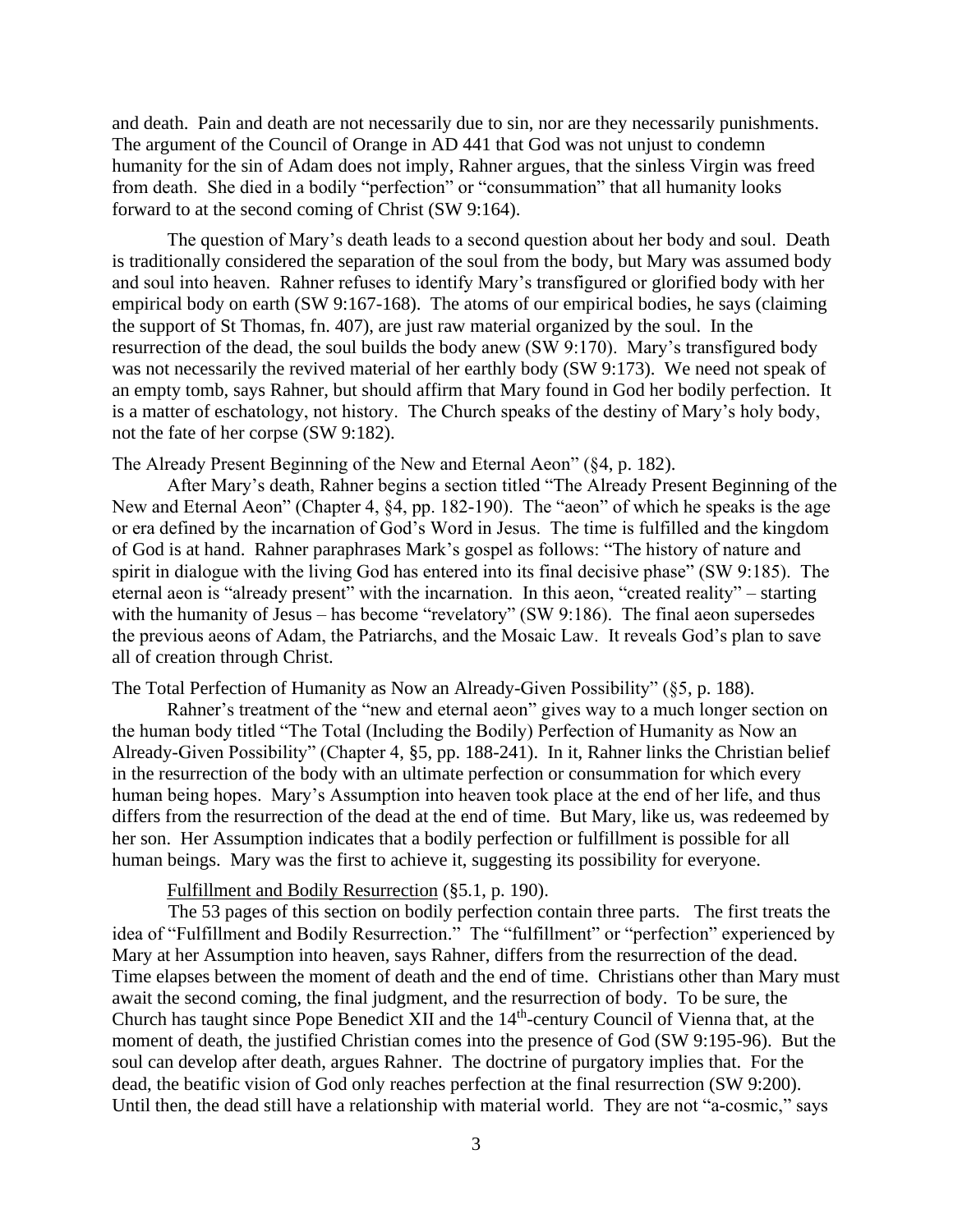Rahner, but in a sense still belong to the world (SW 9:201). The living can relate to the dead as both await a final perfection at the final judgement.

The Possibility of a Now Already-Given Total Perfection of Humanity (§5.2, p. 202).

After speaking about human fulfillment at the resurrection of the dead, Rahner moves to the topic of the perfection of humanity. Here he describes the "Christian perfection" of the human being, "a perfection that begins with death and is fully unfolded in the resurrection" (SW 9:202). Earlier Rahner had called attention to the "in-between," the time between death and the end of time. They are not two events, he said, but rather "a unified process that stretches from the death of Christ (and our dying with him) to the spiritual perfection of graced humanity including its bodily dimension" (SW 9:194). Rahner believes that the story in Matthew's gospel about the time of the crucifixion, when "many bodies of the saints who had fallen asleep were raised" (Mt 27:52), may refer to this spiritual perfection. The Gospel shows the possibility, even before the general resurrection, of what Rahner calls the "total, even bodily, perfection" of the human being (SW 9:214). The localized resurrection when Jesus was crucified foreshadows Mary's Assumption and the resurrection of the dead.

The Content Today of An Already-Given Total Perfection of Humanity (§5.3, p. 220).

The final part of Rahner's analysis of the resurrection of the body treats the meaning of what he calls the total perfection of humanity. Resurrection, he says, has to do both with time and place. First, in relation to time, Rahner compares the localized resurrection in Jerusalem following the crucifixion to the general resurrection of the dead at the end of time. Matthew 27:52 shows that a bodily resurrection before the second coming is possible (SW 9:222). Indeed, it happened to Mary. But it does not explain why some were raised at that moment in time and others and others were not. Eschatological time (or the *aevum*) differs, according to Rahner (SW 9:226), from time measured in hours (or the *tempus*). One cannot date-stamp such an experience.

The resurrection of the body implies not only a time but also a place or environment. Such a place, however, is difficult to locate, as Rahner readily concedes. The medieval Fathers and the Scholastics imagined heaven as a place to which humanity aspires (SW 9:232-233). In Rahner's view, heaven is not a pre-existing place that admits a transfigured body. It is better to say, he argues, that "the historical experience of resurrection creates the 'space' of heaven" (SW 9:238). This is the "new heaven and earth" described in the Book of Revelation, says Rahner, an "environment of transfigured humanity in its bodily perfection" (SW 9:240). The Assumption invites us to consider anew this eschatology and the participation in it of all human beings.

The Total Perfection of the Holy Virgin and Mother of God (§6, p. 241).

The last part of Rahner's doctrine of the eschatology of the Virgin Mary focuses on Mary's total perfection. Rahner begins by restating the thesis of the chapter. The perfection of all humanity is possible, he says, due to the death of Christ; and it was Mary who first achieved that perfection (SW 9:241).

Universal, Foundational, and Methodical Preliminary Remarks (§6.1, p. 241).

The final section comprises three parts, of which the first is about method. Here Rahner indicates his epistemological foundation. Mary's Assumption into heaven reveals that she was "perfected in body and soul." This perfection is "implicitly contained in other truths that we know from her" (SW 9:243) – namely, that she died and now lives; her earthly life is finished, she can no longer die, and thus she has been transfigured (SW 9:244). Bodily decomposition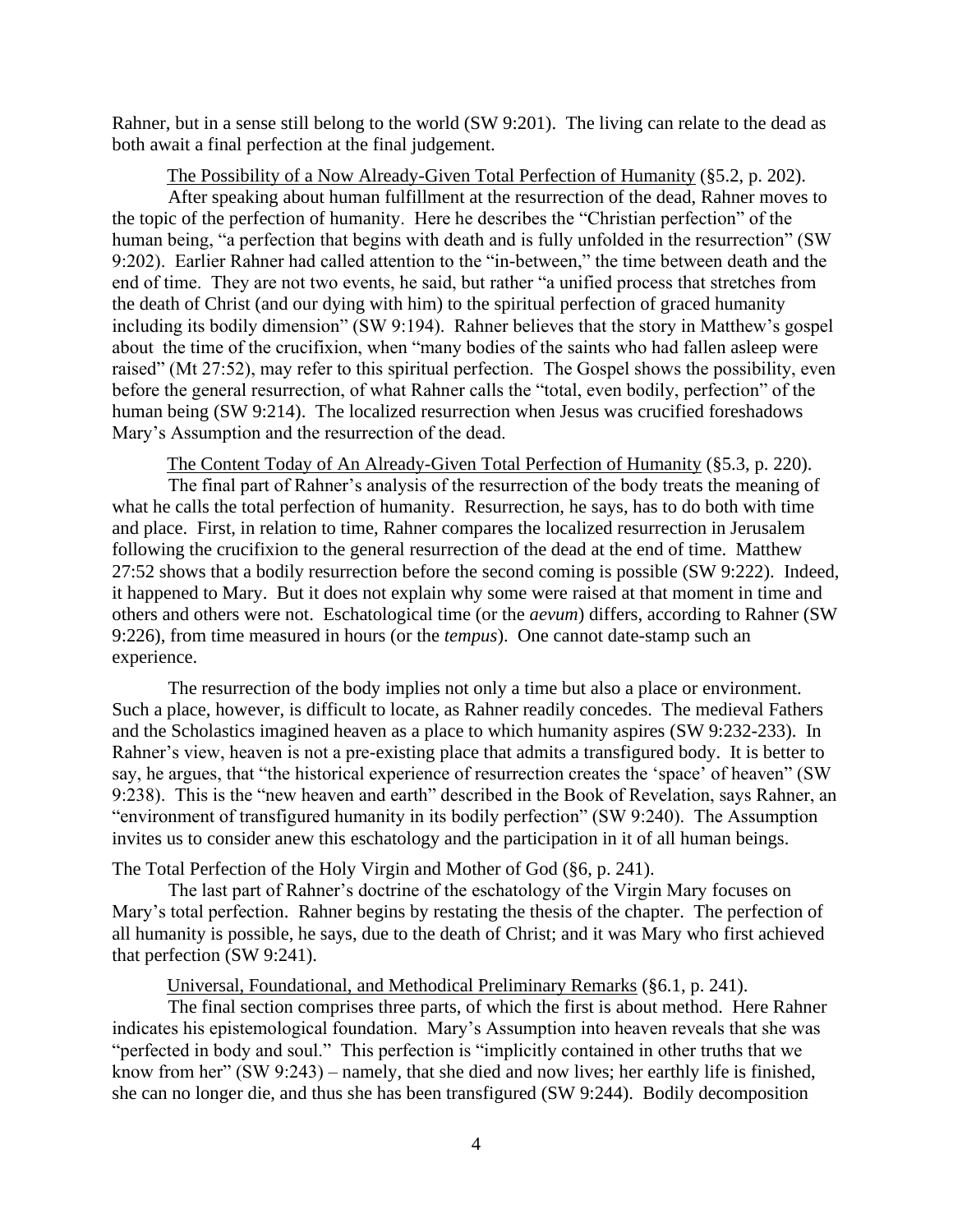happens over time but not the transfiguration of the body. It takes place in the "aevum" of eschatological time.

#### Dogma's Overall Picture of the Holy Virgin (§6.2, p. 253).

Next, Rahner considers the picture of Mary in dogma. He argues that the total perfection of Mary follows not from accounts of Mary's *transitus* or dormition, but from a "general Marian faith." The gestation of Jesus in Mary's womb is more than a merely biological or purely human event. It concerns the "bodily becoming of the Son of God" achieved "through the power of the Spirit upon a virgin" (SW 9:255). Although the grace of God was present before Christ, nevertheless the incarnation brought something new into the world. The birth of the Son was an eschatological act through which Mary's own redemption became possible (SW 9:259). The incarnation already presupposed the death of Jesus, Rahner says, because death belongs to "all flesh." Mary "cooperated" in the redemptive work of Christ but did not "mediate" it as a "coredeemer" (SW 9:265). She is rather the representative of the Church, says Rahner, because she "accomplished bodily and in the highest conceivable manner what the Church has done in a general (although less complete) way – namely, offered the incarnate grace of the Father" (SW 9:267-268). The redemption happened through her. She is redeemed in the most complete sense.

The Assumption of Mary into Heaven (§6.3, p. 284).

Rahner concludes his 184-page chapter on the eschatology of Mary with a reflection on her Assumption into Heaven. The Assumption is in fact Mary's "perfection," "completion," or "consummation" (*Vollendung*). This understanding of the Assumption, he argues, "is contained in the overall account of Mariological faith and proceeds exactly from the basic Marian principle" (SW 9:284). Rahner had said in Chapter 3 that the stories of Mary's *transitus* or dormition are expressions of a deeper truth. Here Rahner explains the meaning of that truth:

Through her death, Mary experienced a separation from the world in the sense of a perfection [or completion], and made the transition (as does every human being who dies) from being a pilgrim [on earth] to the finality of her personal decision before God's judgement, precisely because she achieved a blessed finality (SW 9:284).

The death of Mary brought her before God, as it does every human being. But the doctrine of the Assumption means that Mary achieved in advance the perfection that others hope to achieve at the resurrection of the dead. All Christians believe themselves to be redeemed. The new dogma affirms that Mary was redeemed first and in the fullest sense.

At the end of this section Rahner discusses the kind of proof that he offers for his thesis. He argues that the doctrine of the Assumption of Mary is implicit in the Church's consciousness of faith. The proof does not stem from fifth-century accounts of Mary's *transitus*, but is a consequence of her being redeemed in the fullest sense. She exemplifies, Rahner says, the "indivisible perfection described in the Bible, namely, that the one human being in the Spirit can achieve the redemption of his body (Rom. 8:29; 2 Cor. 5:2-5) as well as the salvation of his soul" (SW 9:293). What the Church claims for Mary, he says, is what every Christian hopes for in the final resurrection. Rahner's proof stems from the fundamental Christian belief in redemption, a level of proof that elevates and distinguishes his interpretation from that of others.

#### 5. Conclusions. The Meaning of the New Dogma (p. 309).

After Chapter Four's lengthy treatment of the eschatology of the Blessed Virgin, the fifth and final chapter summarizes the meaning of the dogma. Rahner abstracts from the minute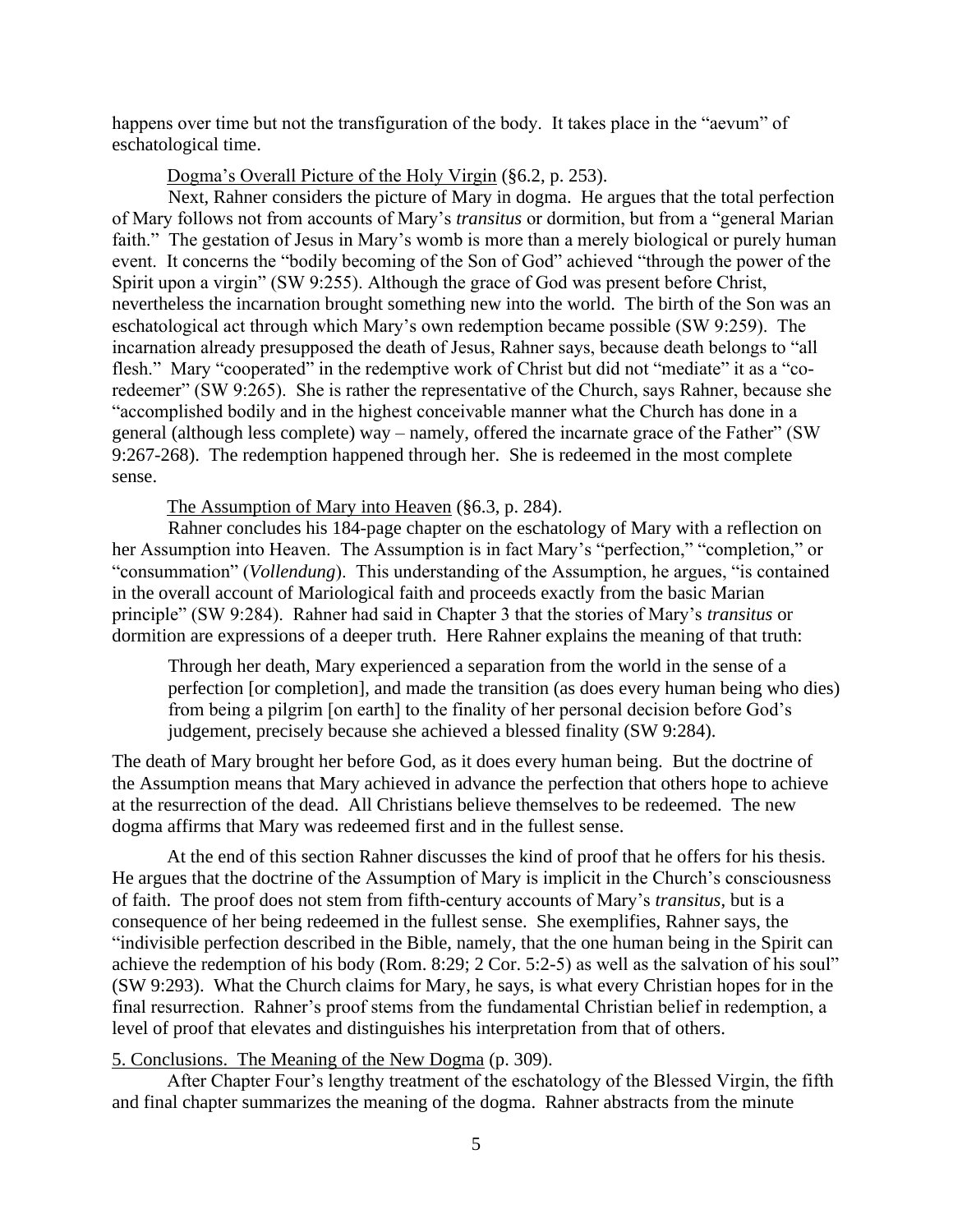analyses of the previous chapters and summarizes his conclusions about the doctrine of Mary's Assumption in general terms.

Universal Considerations of the Meaning of the New Dogma (§1p. 309).

The first sub-section is looks at the Assumption from a "universal" viewpoint. The feast days of the Church are not about abstract theological truths, Rahner says. They celebrate the saving deeds of God. The Assumption of Mary has more than a specifically Mariological import. It affirms the one truth of God and of the one sent, Jesus Christ. Moreover, the "communion of the Saints" is the communion of all creation. It suggests that the dead have an "open" and "universal" relation to the cosmos (SW 9:316). The ultimately resurrection of the dead does not mean that one's relationship to the world is cancelled at the moment of death. No, it reveals the real basis of our relationship to the world, which is God's creative and providential will.

The Eschatological Meaning of the New Dogma (§2, p. 318).

After his "universal considerations," Rahner turns to the Assumption's "eschatological" meaning. The "new dogma" concerns not just Mary alone but God's plan for the end of all things. Most people fear their own deaths and the end of time, says Rahner, but Christians should take the view of St. Paul, that death is a "going home" and a "being with the Lord" (Phil. 1:23). Moreover, it is not enough to be concerned about one's own private salvation, says Rahner. Christians ought to be concerned about the collective dimension of salvation with its "prospect of the true end of all things brought about by God in Christ" (SW 9:321). Even the Church, Rahner says, will come to an end; and it should be "driven by a 'holy anxiety' to become unnecessary" (SW 9:322) in the light of Christ. Because the Feast of the Assumption implies the end toward which all things tend, says Rahner "This Marian event should not be recalled in a merely enthusiastic way as the 'privilege' of the holy Virgin, but should be seen as a piece or a part of the beginning of the last things of the world" (SW 9:324).

The Anthropological Meaning of the New Dogma (§3, p. 327).

Anthropological concerns follow the eschatological concerns. Mary was assumed "body and soul" into heaven. For Rahner, that means that body and soul were not a "duality" but united in her final perfection (SW 9:328-329). Because of that unity, the material world has value, sacraments can be channels of grace, and the human spirit unfolds in history. Like body and soul, nature and grace are also united. Nature is not the opposite of grace but is oriented toward it (SW 9:330). A poor young woman can become the vessel through which God's salvation arrives. There is no "real" bodily or human essence that is not oriented toward the divine (SW 9:330), says Rahner, anticipating his teaching about the supernatural existential. Apart from its divine orientation, he says, nature is no more than an abstraction. Although modernity has sought to grasp nature in a neutral way – as something distinct from God's salvation – nevertheless the Assumption into heaven of Mary's redeemed flesh reveals the unity of nature and grace in a concrete image (SW 9:331). Biblical faith is not a commitment to propositions, Rahner says, but rather "the unconditional act of holding ourselves open to a reality that has power over us, that defines us, and is a part of our own reality" (SW 9:331). Human nature does not separate us from God but rather shows us the way to God (SW 9:333).

The Mariological Meaning of the New Dogma (§4, p. 333).

In the fourth section, Rahner discusses the "Mariological" meaning of the Assumption. He says that Christian faith is directed, not exclusively at the person of Mary, but also on her place and function in salvation history (SW 9:334). Christian love for Mary belongs to the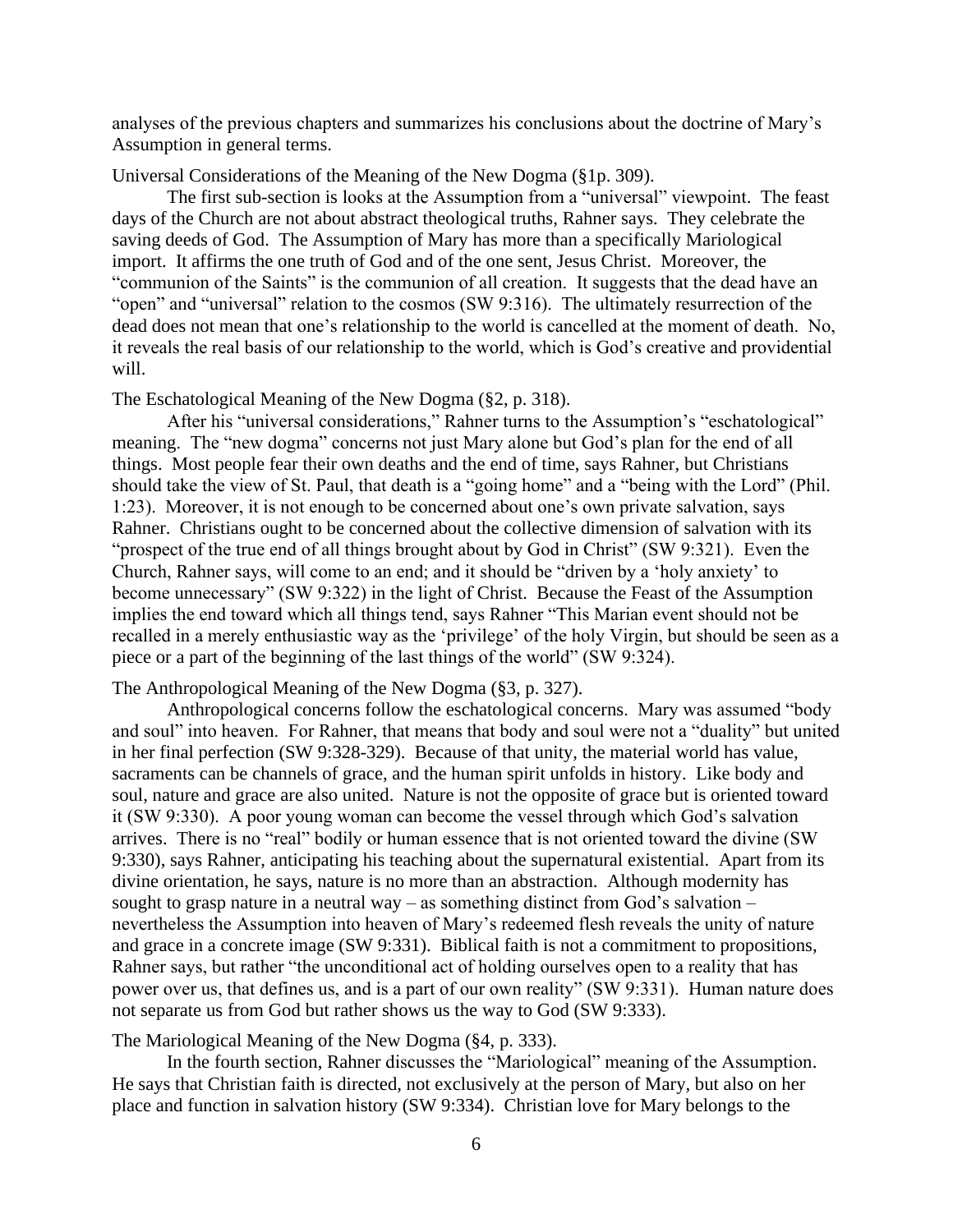entirety of Christian life (SW 9:335). She is the one whom God chose to bring Jesus into the world. At her death God bestowed on her the perfection, body and soul, for which other Christians must wait until the end of time. The Assumption is not just something which pertains to Mary alone, independent of her significance for all Christians. The Christian love for Mary, Rahner says, is a love for what God has done for and through her (SW 9:338).

## The New Dogma and Ecumenical Endeavors (§5, p. 339)

Rahner's *Assumptio Beatae Mariae Virginis* concludes with a brief treatment of the Assumption and ecumenism. Because Mary is redeemed in the fullest sense and so represents redeemed humanity, says Rahner, she is a "type" of the Church (SW 9:340). Many Protestant Christians, however, oppose the new dogma. Their opposition reflects underlying disagreements about Scripture and Tradition as sources of revelation. Protestants allege that the new dogma does not go back to the Apostles. Rahner replies that the heart of this issue is not Mary *per se* but rather the meaning of the development of doctrine, about which there is no unanimity even in Catholic circles.

Second, some Protestants object that the Church is a pilgrim. Salvation is a hope, not an absolute future (SW 9:344). The Assumption of Mary, by contrast, implies that salvation has already come to at least her, thus undermining the Church's pilgrim nature. Two questions, according to Rahner, are at issue here: First, whether the human being can be said to possess salvation "in-between" death and the resurrection of the body; and second, whether salvation is truly present and effective since the time of Christ. Protestant objections to the doctrine do not reflect Protestant rejection of Mary but suggest that Catholics and Protestants need a better understanding of the last things (that in Christ have already begun).

Finally, Protestants claim that the new dogma removes Mary from her rightful place in the midst of humanity and places her next to God and Christ as one of the foundations of salvation (SW 9:344). Rahner objects to this interpretation. He says that the new dogma merely posits that Mary has already entered into that for which all hope, namely, the resurrection of the flesh and eternal life. The new dogma contributes nothing to Catholic opinions about Mary as the co-redemptrix and mediator of grace (SW 9:345). It only reinforces what Christians have all along believed – namely, that Mary lives and has been save by God. Rahner concludes the book with these words: "If we believe the 'new' dogma in our hearts and acknowledge it in our prayer, we are only acknowledging anew the ancient faith, that the eternity of God and his eternal light in the midst of passing time and the darkness of history is already present today" (SW 9:347).

#### Excursus: On the Theology of Death

Immediately following the last page of Chapter 5 is an "excursus" titled "Zur Theologie des Todes."<sup>1</sup> This work was translated in 1961 by Charles H. Henkey, and W. J. O'Hara

<sup>1</sup> In the *Vorwort* to *Assumptio Beatae Mariae Virginis*, Rahner explained (SW 9:4) that *Zur Theologie des Todes* appeared in a shorter version in the journal *Synopsis*, vol. 3. The journal was a collection of studies in medicine and natural science edited by Arthur Jores of Hamburg. In 1958, Rahner published a longer version of it in the series *Quaestiones disputatae* (no. 2), and this is the version contained in the *Sämtliche Werke*, vol. 9. About it, Rahner's *Vorwort* said, "Because this publication is available to few readers, but the study of the death of Mary must refer to it often, it is proper to print it here in a somewhat longer version. It must be said that such an excursus no longer wants to be a very decisive sketch of a preliminary treatment of a genuine theology of death. Since in such a work everything is so approximate, the author hopes for a mild and well-intentioned judgement from his colleagues [SW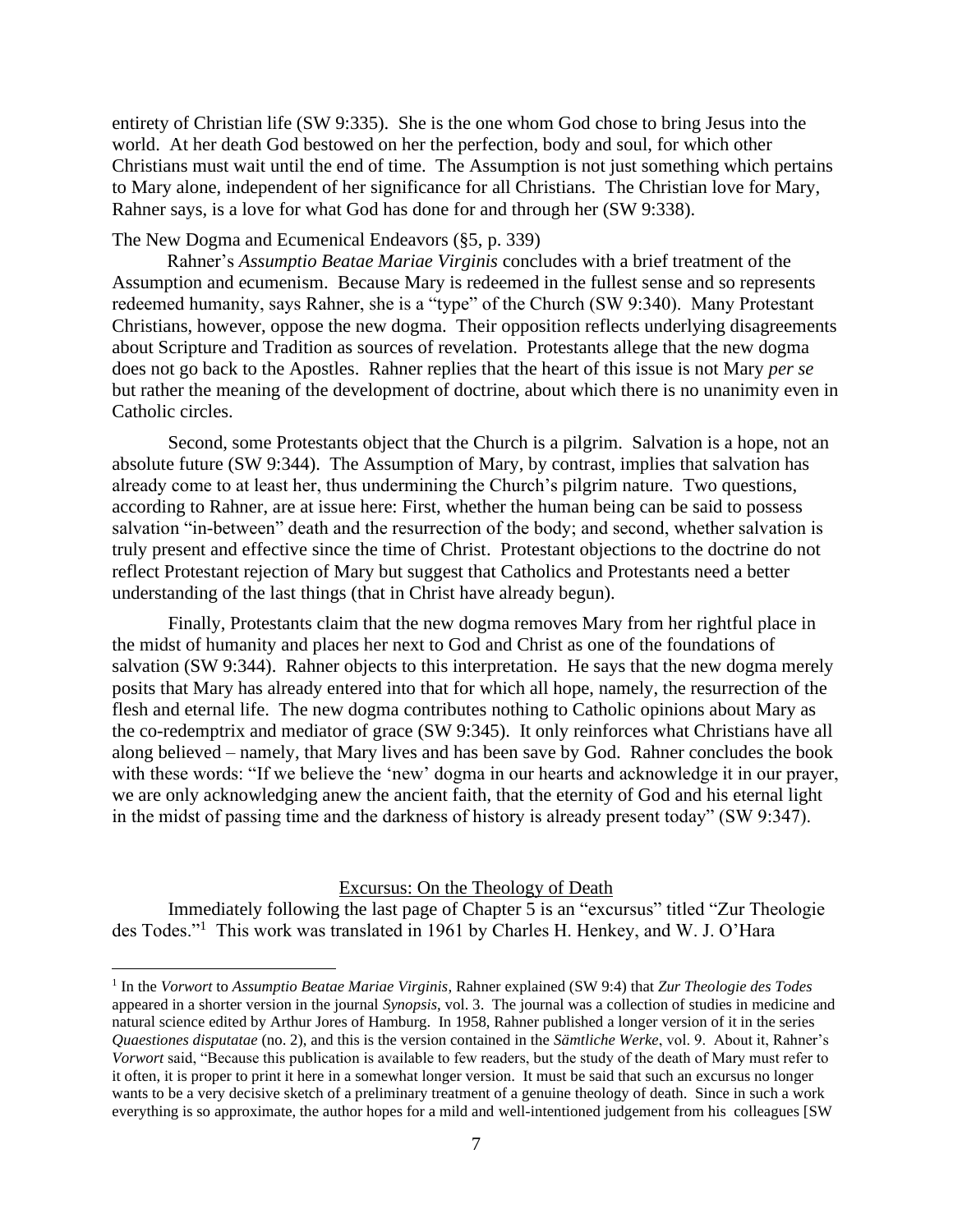thoroughly revised the translation in 1965. References to the text in the following summary will refer to pages in both *Sämtliche Werke*, volume 9 (SW 9) and the 1965 English translation (ET).

I. Death as an Event Concerning Man as a Whole

Rahner began by suggesting that he will review the "clearly determined propositions of the Church's doctrine on death" (SW 9:351, ET 11). His book will examine three kinds of propositions (SW 9:352, ET 12): existentially neutral statements on death, which describe it as an event common to all men (Part I); statements about death as the decisive event for sinful man, "in which man's sinful perdition finds its complete expression and retribution" (Part II); statements about death as "the summit, the supreme act of the appropriation of salvation based on the death of Christ" (Part III).

1. The Universality of Death

The human being is subject to natural laws, and all must die. Faith (as distinct from medicine) teaches that death is due to the disobedience of Adam and Eve. So death is part of a history that has moral and spiritual dimensions.

2. Death as the Separation of Body and Soul

Faith tells us that death is the separation of body and soul. "The body lives no more," he wrote, "and in this sense we can and must say that the soul separates from the body" (SW 9:354, ET 17). But Rahner was unhappy with this formulation. "This description is certainly not an essential definition of a kind that would satisfy the demands of metaphysics or of theology," he wrote. It is "a description and nothing more, and in no way a definition of death in its very essence" (SW 9:354, ET 17). Rahner argued that in death, the soul assumes a new relationship to the material world. "For since the soul is united to the body, it clearly must also have some relationship to that whole of which the body is a part, that is, to the totality which constitutes the unity of the material universe" (SW 9:355, ET 18). The soul, in short, is not separate from the world, and the world in some sense becomes its body. Rahner put it this way: "The spiritual soul through its embodiment is in principle open to the world" (SW 9:357, ET 22). The soul becomes "all cosmic" and may come to have, through actions performed in the world, an influence on the entire universe. Rahner's speculation about the continued "bodily" existence of the soul after death in the material universe proved to be a point with which the Jesuit censors who reviewed Rahner's work took issue, and they were equally unhappy with his judgment that the separation of the soul and the body is merely a "description" rather than an ontological reality.

3. Death as Concluding Man's State of Pilgrimage.

The Church teaches that, with death, humanity's state of pilgrimage comes to an end. At that time a person's decision for or against God becomes final. "The world is, in a certain sense, the body of those [deceased] persons," Rahner said. "Their death slowly brings the universe to its own final stage" (SW 9:361, ET 29). So the dead continue to have an effect on the universe. Their demise is not merely a passive experience, a succumbing to a merely biological process, but "an active consummation from within

<sup>9:5].</sup> Perhaps he can at some point offer a larger work on this topic; he has worked a long time in any case on such an investigation" (9:4-5). Rahner must have suspected that his reflections "Toward a Theology of Death" were incomplete and might not receive universal affirmation.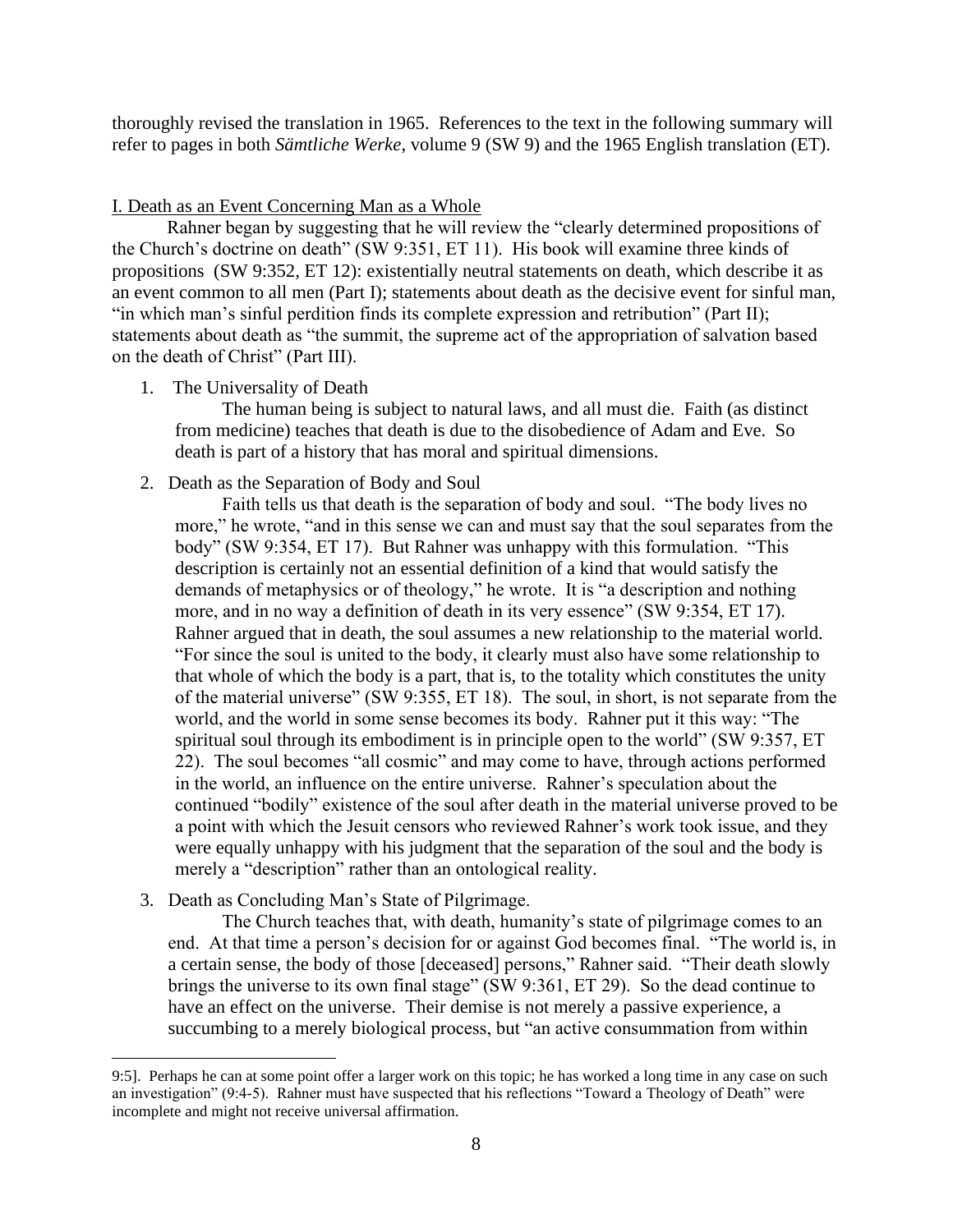brought about the person himself, a maturing self-realization" (SW 9:362, ET 31). The censor rejected the idea that the cosmos is the "body" of the soul of the deceased.

#### II. Death as the Consequence of Sin

The Church teaches that death is the consequence of sin. Our death, as Rahner put it, is "as the death of Adam, as the death of a sinner" (SW 9:364, ET 33). Humanity lost its original justice in Adam's rejection of God. Death demonstrates the chasm between people and God that exists from the beginning of the human race. From this Rahner explores six consequences:

#### 1. Adam's Freedom from Death

Adam's sin brought death into the world. But that does not mean, said Rahner, that Adam would have lived endlessly. No, at the end of his life, Adam would have achieved a stage of perfection. His end would have been "a pure, apparent and active consummation of the whole man from within, without death in the proper sense, that is, without suffering from without any violent dissolution of the actual bodily constitution" (SW 9:365, ET 34-35). A sinless Adam would have enjoyed, at death, the bodily perfection that Christians await at the resurrection of the body.

2. Death as Guilt and as a Natural Phenomenon

Death "cannot be merely a consequence of man's empty and meaningless guilt," argued Rahner. If death is also a consequence of human nature, then it "must like all natural events bear a positive intrinsic meaning" (SW 9:365, ET 35). For one who dies "in Christ," death can be "the participation in, and appropriation of, his redemptive death" (SW 9:365-366, ET 36). Death in Christ, Rahner will go on to say, is not death at all.

3. Further Exploration of the Essence of Natural Death, in virtue of which it can be an Event of Salvation and of Damnation.

Death has a certain "obscure, hidden character," said Rahner (SW 9:367, ET 38). The dead are no longer visible to the senses, but they have not ceased to exist. The meaning of their death can be interpreted as a dialogue. On the one hand, death is "an active fulfilment from within" and "an act of self-completion." On the other hand, death is "a destruction, a rupture, an accident which strikes man from without" (SW 9:368, ET 40). It is not simply a punishment for sin, but the condition for the possibility of one's spiritual fate. It is a moment of both self-fulfillment and self-dissolution, said Rahner, and it is impossible for the dying to fully judge their situation. "Death in the individual case may be either salvation or damnation," he said, "punishment for sin or an act of faith" (SW 9:369, ET 42). This hiddenness and obscurity troubled the censor, who said that the teaching that one cannot know the meaning of death was "unheard of" and "not to be publicized" (SW xxxvi).

4. Death as a Penalty for Original Sin

Although death is a penalty for sin, Adam was created free and upright. Human nature longs for freedom from death. "Adam's exemption from death" must "represent some kind of 'need' or 'requirement,'" said Rahner, the loss of which has the character of punishment (SW 9:372, ET 47). The dying person experiences a darkness that ensued from Adam's sin, a darkness that should not have been. Thus death is punishment in the sense that it expresses the situation brought about by original sin.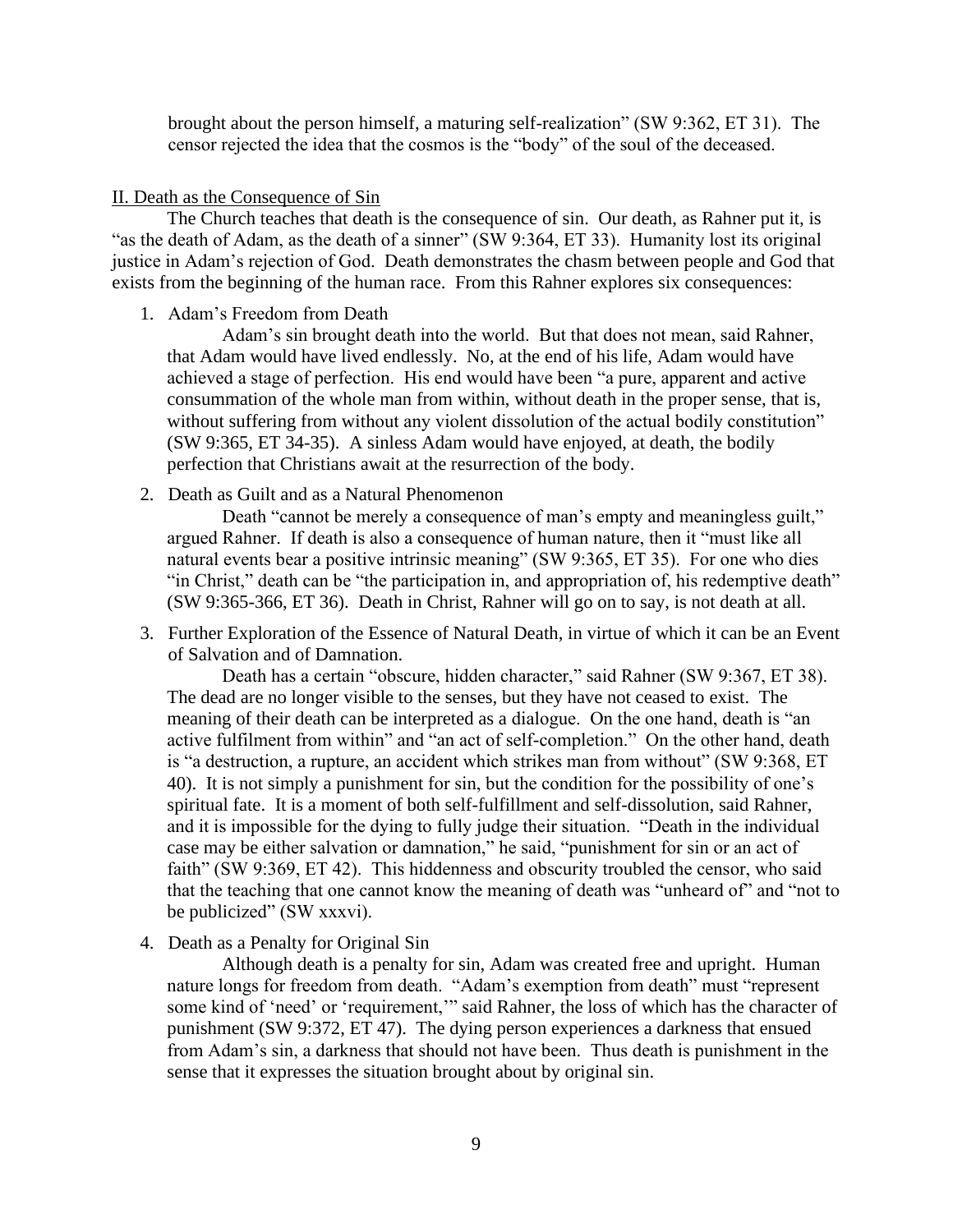#### 5. Death as Personal Mortal Sin

Death is also an expression and penalty for personal mortal sins. For that reason, death "is different for the just and for the sinner even when the external event, which in everyday life we call death, seems to be the same" (SW 9:374, ET 50-51).

#### 6. Death and the Devil

Rahner considered the devil as a fallen member of the angels. Angels are the defined as the pure spirits who, in their unfallen state, will the perfection of the world, including the consummation of the human being in death. The fallen angel, however, does not will the perfection of the world. The will of the devil is "the perfection of his essence in proud autonomy, without grace" and "the perfection of the universe without grace" (SW 9:376, ET 53). The devil tempts humanity to a similar graceless fulfillment.

This section concludes with a brief summary of Chapter II. Death is a punishment, yes, and human beings shrink from it. But death is more than punishment. People should regard it "in the light and power of Jesus Christ who died and rose again" and in whom "eternal life penetrated in death the very depths of the world, in order to give life to the world" (SW 9:377, ET 55).

#### III. Death as a Dying with Christ

Instead of regarding death one-sidedly as the punishment for sin, Rahner argued that it has a "natural" and "neutral" character. It can be both punishment and the appropriation of the redemption of Christ.

1. The Death of Christ

This section begins with a consideration of Christ's descent into hell. Rahner argued that the descent into hell should not be considered simply as a redemptive activity performed by Christ after the crucifixion. The descent is also "an essential factor in his death" and shows that "Christ died our death" (SW 9:378, ET 57). His death is our redemption, said Rahner, but redemption is not easy to explain. The medieval "satisfaction theory," according to which the infinite dignity of Christ's divine person rendered satisfaction to God for the offenses of humanity, may obscure God's mercy. The incarnation of the Son, preceding the event on the cross, indicates the divine favor long before that favor was won by the Son's sacrificial death. The satisfaction theory, argued Rahner, "does not make it intrinsically clear why it was through Christ's death that we were redeemed, and not through some other possible act of our Lord, which would also have been of infinite value" (SW 9:380, ET 60). Christ's death was not comparable to any other act that he could have performed. In dying, said Rahner, Christ "experienced in himself the darkness which is the specific character of human death and the deprivation of the personal consummation in the void of the bodily end" (SW 381, ET 61). In experiencing this suffering, he revealed "the divine grace which divinized the life of his humanity" (ibid.). These two assertions – that in death Christ experienced deprivation and that his humanity was divinized by grace – were troubling to the censors. Rahner's point, however, was to present the crucifixion and death of the God-man as exemplary. Through the death of Christ, said Rahner, his spiritual reality "enters into an open, unrestricted relationship to the cosmos as a whole" (SW 9:382, ET 63). In short, life in Christ becomes an intrinsic principle of the world.